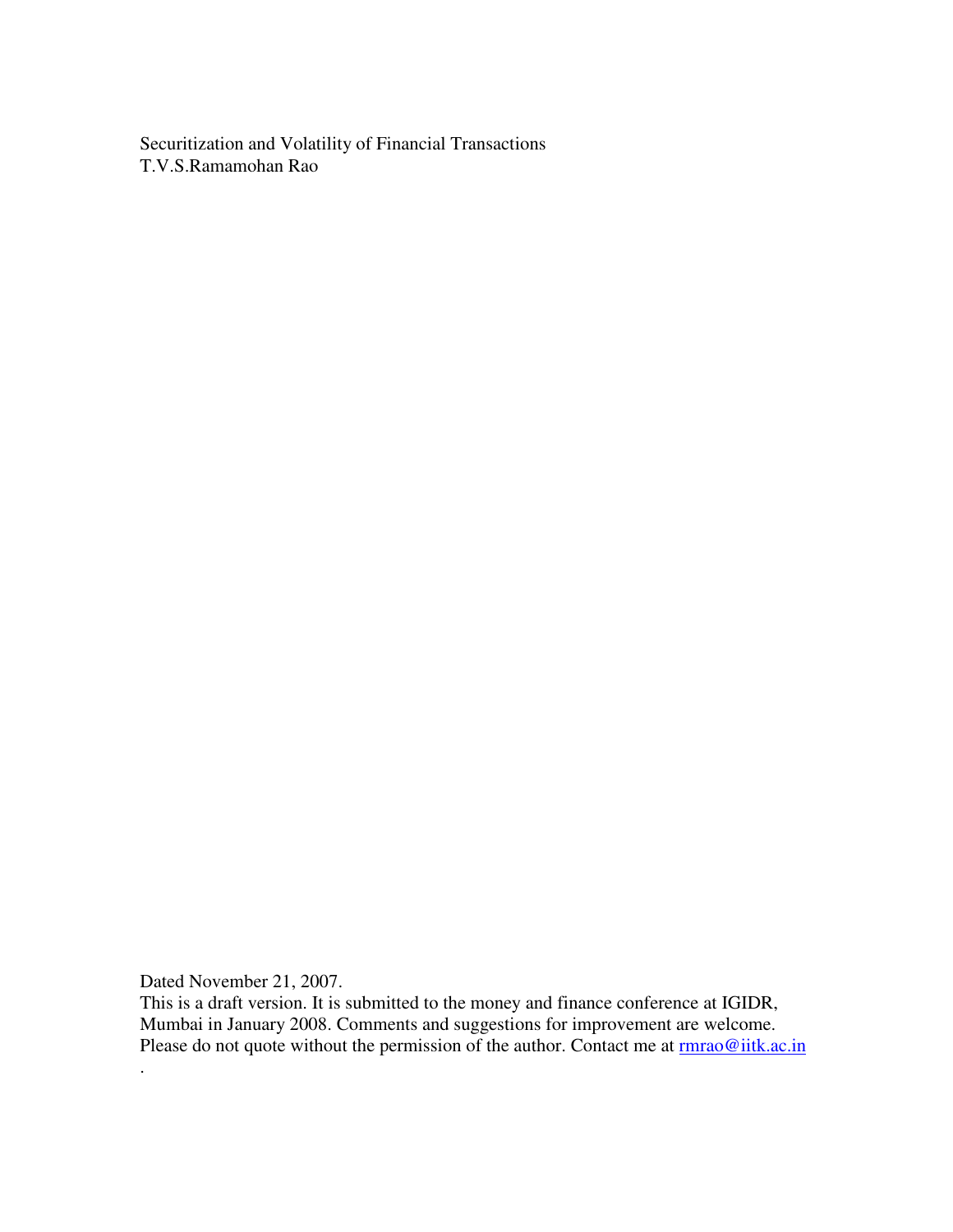# Securitization and Volatility of Financial Transactions  $T.V.S.R$ amamohan Rao $<sup>1</sup>$ </sup>

#### Abstract

The originator passing on the risks or sharing risks in financial transactions is the general end result of asset based securitization (ABS). It can be shown that volatility increases in at least three contexts. (a) The originator does not share the risk and consequently expands into high risk activities to increase his business. This depends on how consideration is defined at the time of securitization. (b) In an expanding market the originator and/or the special purpose vehicle (SPV) may find the risk adjusted return on securitization higher even with increasingly risky transactions. He will then expand into activities that increase the volatility of transactions. (c) The investor, who buys the pass through certificates (PTCs) issued by the SPV, may find securitized transactions more attractive relative to conventional financial instruments either due to lower transaction costs, shorter time horizon over which they can be recovered, or higher risk adjusted return. Even this has the effect of increasing volatility of financial transactions. We explore these and related issues in a simple contracting framework.

### 1. Introduction

 $\overline{a}$ 

The relatively rapid growth of the economy over the past few years created a high demand for finances. Conventional sources of finance, say the stock market and the banking sector, have not expanded in tandem and/or some transactions cannot be negotiated by using such instruments. In particular, many new firms are not listed on any stock market. Similarly, some transactions, like futures trading in commodities, are not as yet fully amenable to negotiation through the stock market. One of the reasons for this is the fact that institutions like the NCDEX are relatively new and cover only a few of these transactions.

Novel methods of finance and a variety of financial instruments dealing with such financial transactions emerged. Structured finance, securitization in particular, belongs to this category. The securitization process can be illustrated by the following. Consider the loans extended in the context of sale of cars or commercial vehicles. The company, say Tata Motors, who offers the requisite finance to individual buyers, may initially borrow from the bank<sup>2</sup>. But the recovery can be only over an extended time horizon. Their quest for increasing business in a buoyant market will be set back if they have to depend on the banks for more loans. Securitization of receivables clearly offers a more attractive alternative because it enables the originator to increase the pool of finances and expand sales of the firm. The other reason for securitization may be the costs involved in the recovery of loans. The originator may feel that the transaction costs are too high if he

<sup>&</sup>lt;sup>1</sup> This work was done during my tenure as a guest faculty at the University of Hyderabad, Hyderabad. I am thankful to B.Kamaiah and N.K.Sharma who initiated me to these studies. However, the responsibility for the contents is my own.

<sup>&</sup>lt;sup>2</sup> Why does the firm undertake this instead of allowing the buyer to take the loan from the bank? One obvious reason is the reduction in transaction costs. The second reason may be the difficulty in the buyer obtaining the loan without adequate collateral.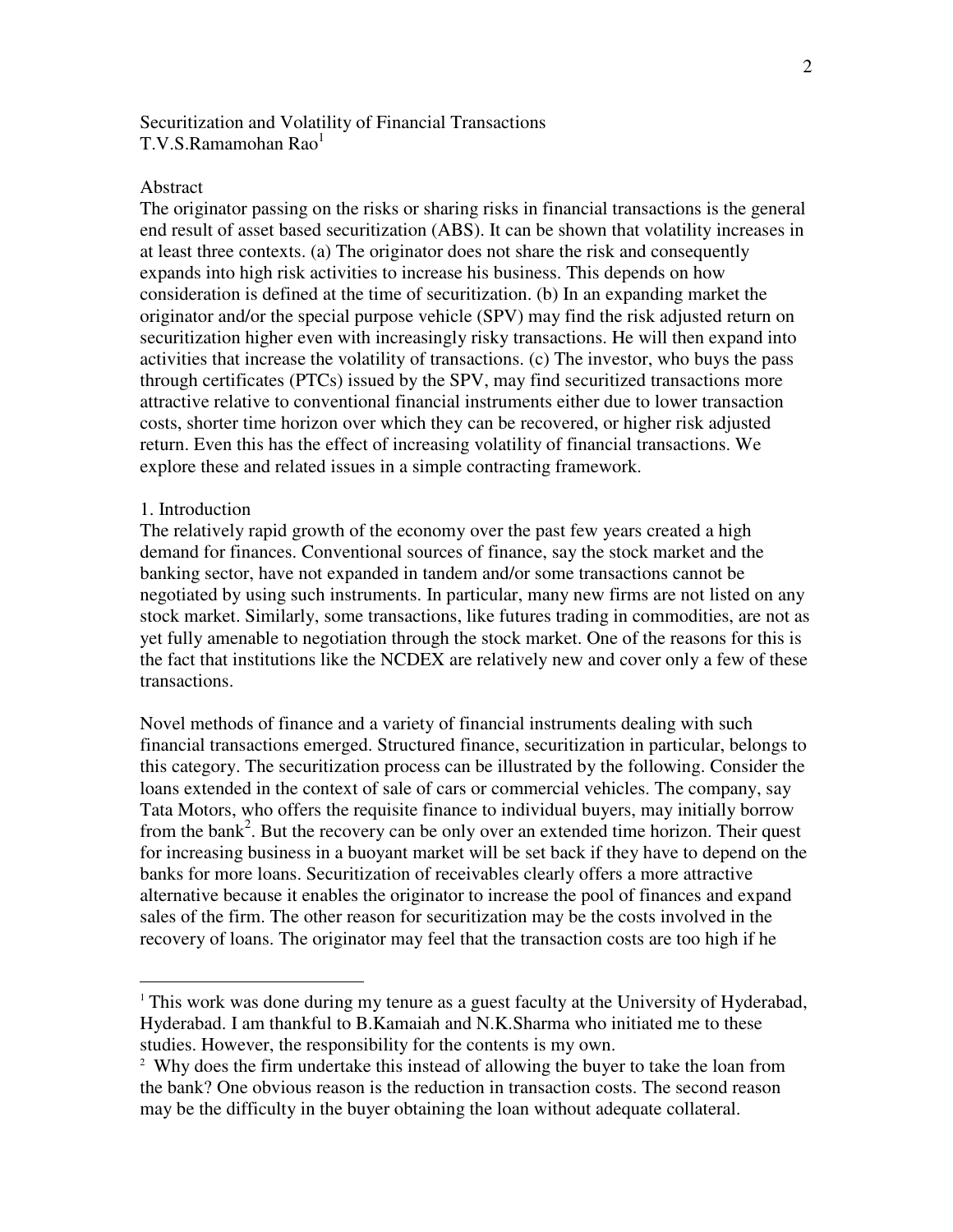undertakes the activity. Someone else, that has an advantage in handling such financial transactions, may feel that he can handle it more efficiently and profit from it. It would be more efficient if the underlying assets are transferred to such agents. For all practical purposes this is the genesis of securitization in a variety of contexts<sup>3</sup>.

A typical securitized transaction has the following structure. A firm, called an originator, puts together a pool of its receivables for securitization. Over the last few years, for instance, Tata Motors chose thirty different tranches of receivables from the sale of cars and commercial vehicles for securitization. The firm sells them to a special purpose vehicle (SPV, usually a trust) for a consideration that is normally a fraction of the value of receivables. This also entails transfer of property rights of the underlying assets. That is, the transaction should be a true sale that removes the assets from the balance sheet of the originator. This alone gives the SPV the right to collect the receivables. In his turn, the SPV issues pass through certificates ( $PTCs$ ) to investors<sup>4</sup> to recover the money paid to the originator as consideration<sup>5</sup>. Basically the SPV shares and/or transfers the risk to such investors.

Securitization also comes with a price tag as in the case of all other financial instruments. The investors use their saving to participate in these transactions. Even the non-bank financial institutions belong to this category. They may invest in the PTCs issued by the SPV either because the recovery is over a shorter time interval or because they expect a higher risk adjusted rate of return. In any case the SPV has to spend some money to collect the receivables.

The originator may be willing and able to take a certain amount of risk if he collects the receivables on his own. If the PTC investors and the SPV are expected to share the risk, as is the case under securitization, there is always a possibility that the SPV and PTC holders will not agree to so much risk. Risk reduction may then be a precondition to achieve any sort of securitization. Received contract theory also suggests that different

 $\overline{a}$ 

<sup>&</sup>lt;sup>3</sup> Commercial mortgage based assets belong to the same category though their recovery would be over a longer duration. Process flow securitization of capital assets, whose recovery is contingent on production and sale based on such assets, is somewhat different.

<sup>&</sup>lt;sup>4</sup> The reader may argue that the SPV may pay the necessary consideration, collect the receivables and derive greater profits. Issuance of PTCs then needs justification. Note that if the SPV collects the receivables on his own his costs will increase and he will not remain risk neutral. A risk averse SPV and the originator may then agree to net value maximization in choosing the consideration, the value of the pool of receivables securitized, and the number of items in the securitized pool. This alternative is not pursued here because conventionally the SPV is expected to share risks by issuing PTCs. <sup>5</sup> The small saver has many investment opportunities in a growing economy. Why would he invest in PTCs of a trust or NBFC that is not well known? The basic reason will be that such trusts consolidate all similar small savings and invest more efficiently than any one small saver can. The logic is similar to channeling saving through a stock broker or a holding company.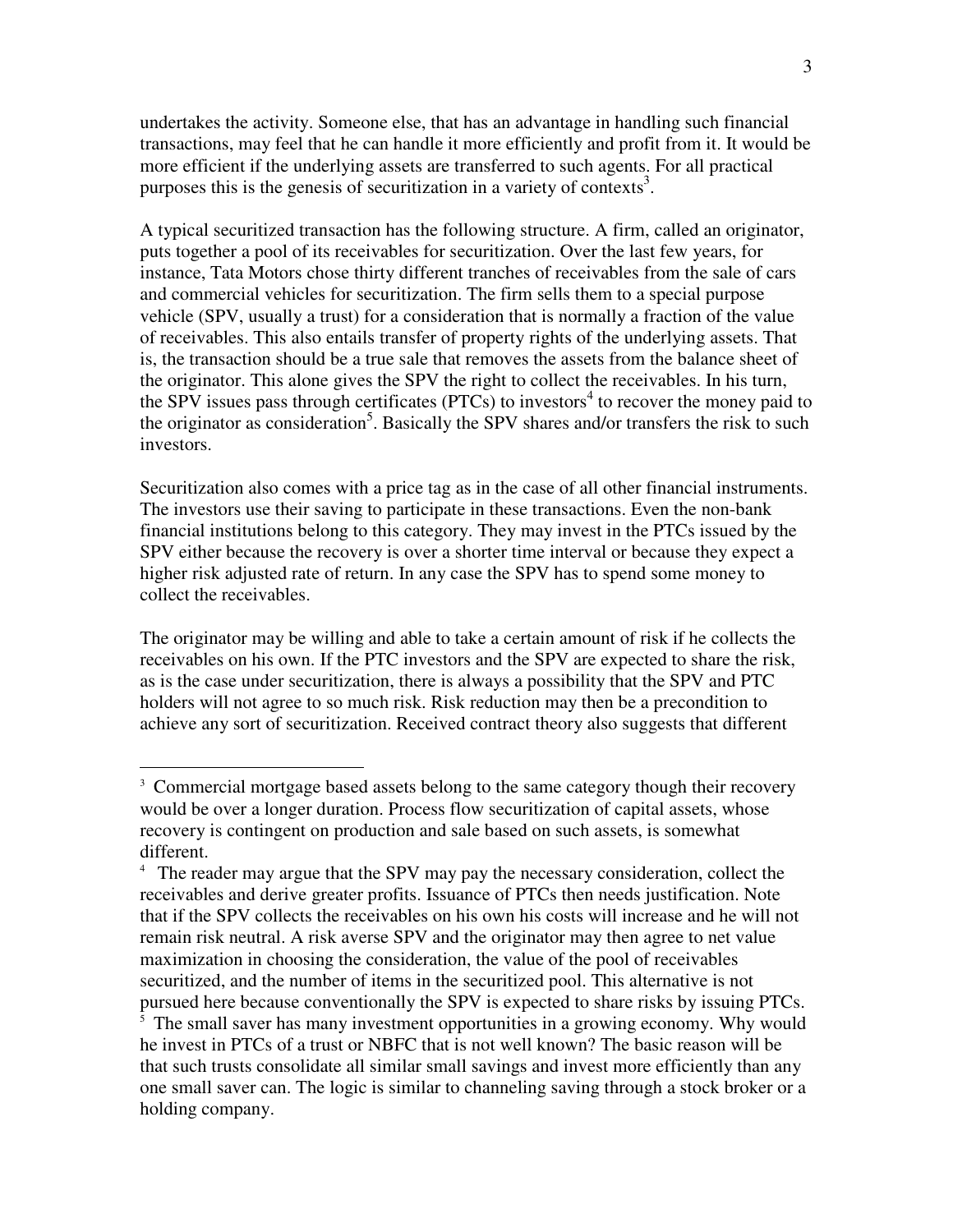agents specializing in their respective expertise will reduce such volatility. However, the practical reality is that the SPVs tend to be more willing to accept the risk because they are better organized in collecting such receivables. The investors in the PTCs may also find this a more attractive option due to lower transaction costs, higher risk adjusted rate of return, or shorter horizons over which they can recover their investment. A general impression is created that all such structured finance activities, including securitization, derivatives and options, create a great deal of speculative activity. This is expected to increase market volatility. It appears that an analytical approach, based on contract theory, to understand the tendency to increased volatility is warranted. The rest of this paper attempts to develop such an analytical framework while developing appropriate concepts of volatility.

The analytical framework is set in a modified version of the principal agent models. It will be shown that volatility increases in at least three contexts. (a) The originator does not share the risk and consequently expand into high risk activities to increase his business. This depends on how consideration is defined at the time of securitization. (b) In an expanding market the originator and/or the SPV may find the risk adjusted return higher even with increasingly risky transactions. (c) The investor, who buys the PTCs issued by the SPV, may find securitized transactions more attractive relative to more conventional financial instruments as noted earlier. The framework developed here is rich enough to allow an analysis of several other channels through which volatility may increase.

#### 2. Basic Framework

Consider a transaction in which an originator is securitizing a pool of receivables. A basic feature of such a pool is that the amount that can be recovered will not be the same for every transaction in the pool $<sup>6</sup>$ . For analytical purposes it can be postulated that the</sup> recovery will be

 $r + u$ ;  $E(u) = 0$ ,  $V(u) = \sigma^2$ 

 $\overline{a}$ 

where  $r =$  average recovery, and

u = a random variable<sup>7</sup> with expected value 0 and variance  $\sigma^2$ . For the present assume that  $\sigma^2$  is independent of  $r^8$ .

<sup>6</sup> The SPV may take possession of the asset if the original buyer defaults. However, there will be costs in recovering the original loan amount. The treatment of this alternative, in models of the nature presented in this section, will be symmetric.

<sup>&</sup>lt;sup>7</sup> It is generally argued that securitization must represent a true sale so that the assets can be removed from the balance sheet of the originator. However, depending on the original contract, there may be legal hurdles in the SPV collecting the receivables. The following case reported by the rating agency, Fitch India, will illustrate this. They were rating three tranches of mortgage loans securitized by Citi Bank. The SPV, Royal Trust, needed the help of Citi Bank to recover the receivables. In other words, a true sale may not be enough to make securitization successful. This may also be an aspect of the randomness. <sup>8</sup> It may be argued that the randomness is not with respect to whether or not the receivables can be collected. Instead, the difficulty may be reflected in the transaction costs involved in the recovery of receivables. The framework of this section, even if such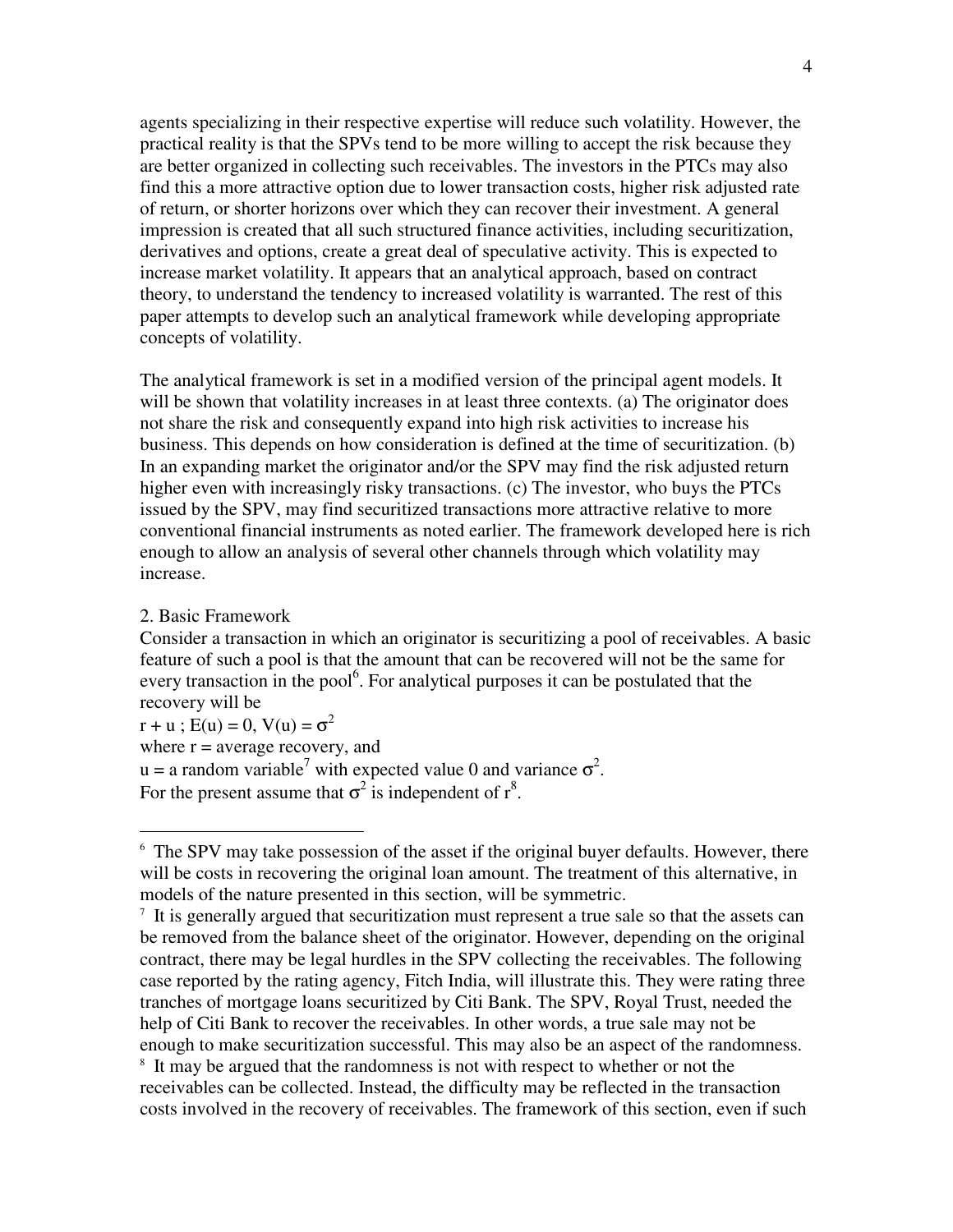If the originator collects the receivables on his own he incurs a direct cost and the cost of the business lost due to the unavailability of finances. This may be represented by  $r^2/2\varepsilon$  where  $\varepsilon$  = his efficiency in managing the collection of receivables. The gain to the originator will then be  $g_0 = r + u - r^2/2\varepsilon$ Assume that he is risk averse. Then, the value he associates with this transaction can be written as  $v_0 = r - \lambda_0 \sigma^2 - r^2/2\varepsilon$ where  $\lambda_0$  = his degree of risk aversion He can be expected to choose r to maximize  $v_0$ . It results in<sup>9</sup>  $r = \varepsilon$ and the optimal value  $v_0 = \varepsilon/2 - \lambda_0 \sigma^2$ 

The alternative available to the originator is securitization. Consider the case where he claims a fixed fraction  $p$  of  $r$  as consideration. This is indeed the general practice<sup>10</sup>. The gain to the originator is<sup>11</sup>

 $g_0 = pr + r^2/2\varepsilon$ 

 $\overline{a}$ 

since post securitization he does not incur the cost of collection of the underlying receivables. This is entirely deterministic. Hence, its value to the originator is  $v_0 = g_0$ 

The SPV, in his turn, issues PTCs to collect pr. It is expected that the investor will provide this money through the purchase of PTCs. However, the SPV will eventually

a modification is incorporated, will yield identically the same results. The details will be left to the reader since the changes in the algebra are quite simple. A second aspect of this specification is also worth noting. The variance  $\sigma^2$  will probably be lower if the securitized transaction is rated by an agency. However, this can be achieved only at a cost. The originator may deal in more risky assets and thereby increase the volatility of such financial transactions. This will not be pursued further in this study.

9 It may be argued that a risk averse firm will choose a lower r. This can be built into the model in one of two ways. First,  $\sigma^2$  is an increasing function of r. Second, the costs of recovery depend not only on r but on the nature of receivables. That is, the costs of recovery may themselves depend on  $\sigma^2$ . However, such extensions do not seem to offer any additional insights regarding the volatility of the underlying financial transactions.  $10$  One of the prevalent practices is to make it equal to the present discounted value of r

after some adjustments for receivables outstanding beyond the stipulated time at which an installment must be paid.

 $11$  The gain to the originator is not merely the collection of the consideration based on the pool of receivables that are securitized. It also consists of the additional business that he can generate once the consideration is received. The following analysis does not take this aspect into account explicitly. However, it should be noted that securitization increases r and the propensity of the originator in offering more loans even if they tend to be more risky.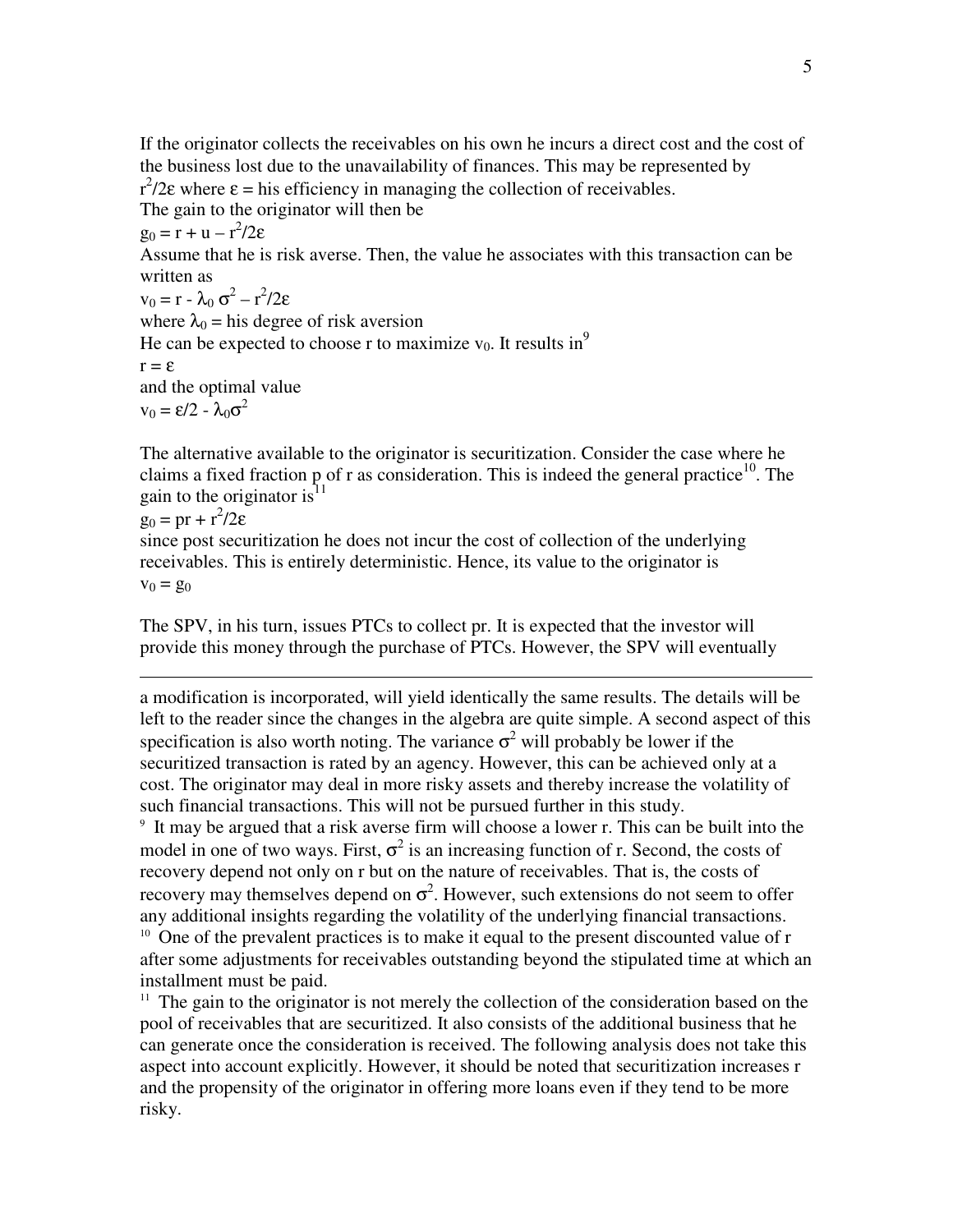collect r + u and pays a fraction  $q(r + u)$  to the investors<sup>12</sup>. Consequently, the gain to the investors is  $13$ 

 $g_i = q(r + u) - pr$ 

 $=(q-p)r + qu$ 

In general, the investors are risk averse. Hence, the value of the transaction to them is  $v_i = (q - p)r - \lambda \sigma^2 q^2$ 

The investors are not sure about the rate of return that they can expect and/or repayment investment. They can be expected to choose q ceteris paribus. This choice results in  $q = r/2λσ<sup>2</sup>$ 

Note that q increases with r and decreases with an increase in  $\lambda$  and/or  $\sigma^2$ .

The SPV receives an amount  $(1 - q)$  (r + u). However, he must spend some money to collect the receivables. Denote this by

 $r^2/2δ$  where  $δ = his$  efficiency

In general, the SPV does not gain anything unless  $\delta > \varepsilon$ . His gain can be denoted by  $g_s = (1 - q) (r + u) - r^2/2\delta$ 

In general, the SPV is not taking any risk because he is not paying pr. Instead, he makes the investor pay for it. Hence, he is not very sensitive to the risk of losing that investment. Further, the SPV will be dealing with many such transactions. Hence, he can balance the residual losses in one transaction against gains from another. It can therefore be surmised that he will be risk neutral. The value of  $g_s$  to the SPV may then be written as  $V_s = (1 - q) r - r^2/2\delta$ 

An efficient contract then requires that he maximize<sup>14</sup>

 $N = v_i + v_s$ 

 $\overline{a}$ 

 $= (1 - p)r - r^2/2δ - λσ^2q^2$ 

Two observations are in order. First,  $v_0$  is not included in N since the originator, by claiming a fixed consideration, does not share the risk. Second, the SPV may only maximize  $v_s$  and eventually choose a Nash equilibrium contract. This can be shown to be less efficient (lower optimized N) compared to the present approach.

<sup>&</sup>lt;sup>12</sup> The SPV may claim a fixed share  $(1 - q)r$  and pass on the entire risk to the retail investor. It can be readily verified that such a contract is inefficient. The net variability will also be higher.

 $13$  The originator, while considering the underwriting standards, may be prone to take more risk since he knows that he will securitize the pool of receivables and thereby pas on the risks to the SPV and/or the eventual investor. This will indeed provide him an opportunity to expand his business as well. Hence, it may be expected that the  $\sigma^2$  post securitization will be larger. This, in itself, may be one source of greater volatility of securitized financial transactions.

 $14$  Note that, for all practical purposes, the SPV is underwriting the issue of PTCs. For, he is required to pay pr to the originator whether or not he can attract investors to buy his PTCs. Hence, from a pragmatic viewpoint, he should place a value on that effort as well. Such a valuation will be equal to  $v_i$ . For, in a way, that is the opportunity value to the SPV if he has to accept the burden of underwriting that fails to attract investors. Hence, from the perspective of the SPV, the net value of the contract is the sum of  $v_s$  and  $v_i$ .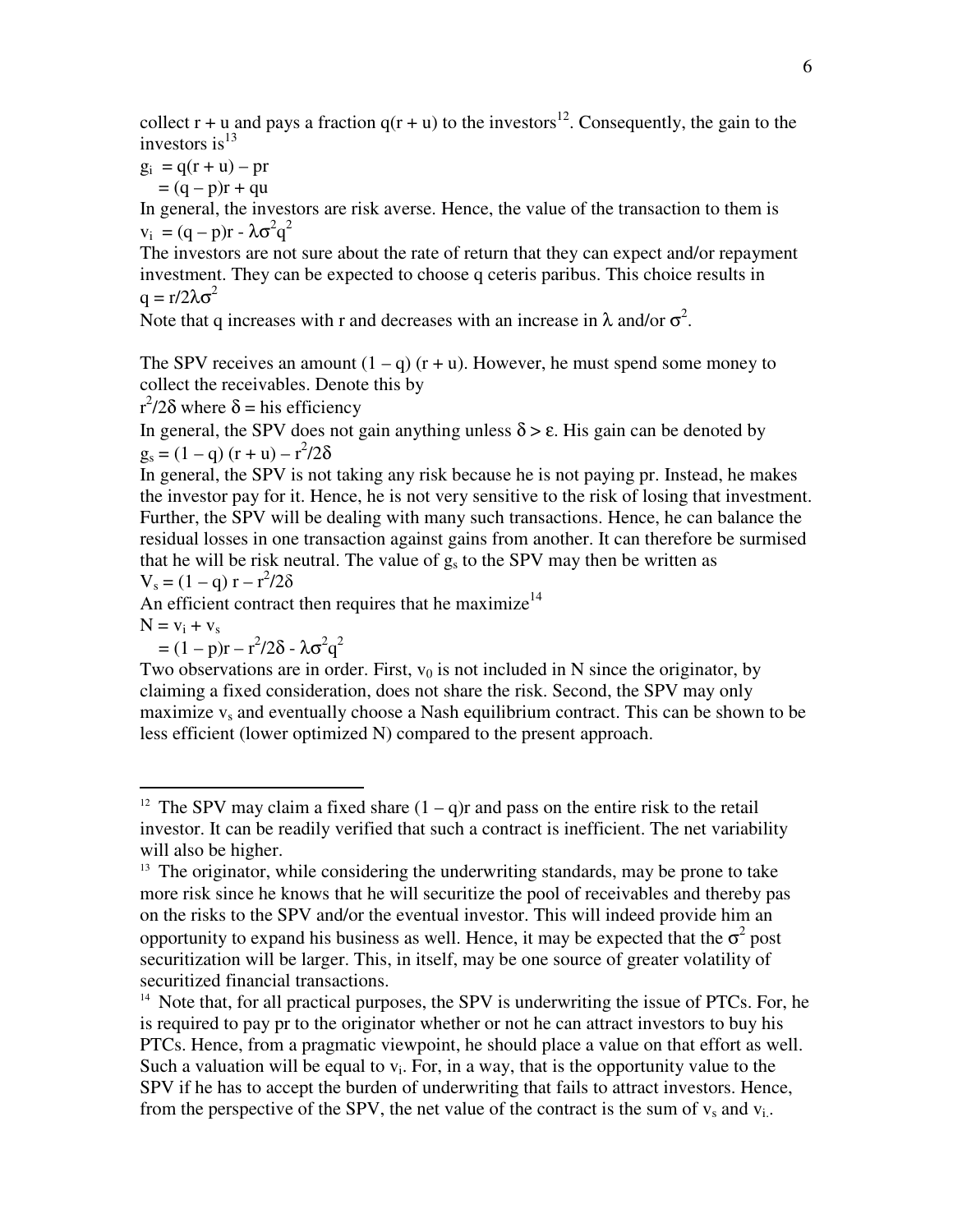Surely, the SPV's first priority is not about how much he wishes to pay the investor. For, the SPV should first collect the receivables. Hence, it can be expected that he would be more worried about how much he can collect. The possibility that the SPV may not be in a position to collect all the receivables is at the apex of the likely default that the investor envisages. It would therefore be logical to expect the SPV to make the choice with respect to r, the quantum of receivables in the securitized pool<sup>15</sup>.

The SPV has to take the participation constraint of i, viz.,

 $q = r/2λσ<sup>2</sup>$ 

 $\overline{a}$ 

into account while choosing r, i.e., the pool of receivables that he will buy. This choice results in

 $r = 2\delta(1-p)\lambda\sigma^2/(\delta + 2\lambda\sigma^2)$ 

It may then be noted that the originator chooses  $p$  to maximize  $v_0$  keeping the reactions of the SPV and the investors in perspective. This optimization results in<sup>16</sup>

p= (ε - 2θ)/2(ε - θ) < 1 where $17$ 

 $\theta = \delta \lambda \sigma^2 / (\delta + 2\lambda \sigma^2)$ 

The optimized value of N becomes

 $N = \delta (1-p)^2 \lambda \sigma^2 / (\delta + 2\lambda \sigma^2) > 0$ 

It can also be verified that  $q > p$  whenever  $\delta > \varepsilon$ . This is in consonance with the expectation in contract theory that the party taking more risk should receive a larger payment.

3. Volatility of Transactions Observe that  $V(g_i) = q^2 \sigma^2$ , and  $V(g_s) = (1 - q)^2 \sigma^2$ where V is the variance. Hence, the total variance of the financial transaction is

<sup>15</sup> Note one finer point of analytical detail. Suppose we assign the choice of r to the investor and that of q to the SPV contrary to the argument in the text. It can be shown that such choices result in a lower net value N. That is, such a contractual choice would be inefficient. This reinforces the practical aspect of the assumptions made in the text.

<sup>16</sup> The resulting value of p is not independent of  $\delta$ . In practice, in repeated transactions the originator does not know the efficiency of the SPV. Hence, he would prefer a p independent of  $\delta$ . It can be shown that this result will emerge if  $v(u) = \sigma^2/\delta$ . That is, a smart SPV can collect receivables more efficiently in this sense.

<sup>&</sup>lt;sup>17</sup> Observe that this inequality cannot be satisfied if  $\varepsilon < \theta$ . For, then,  $p < 1$  if and only if  $\varepsilon$  - 2 $\theta$  > 2( $\varepsilon$  –  $\theta$ )

This inequality cannot hold since  $\varepsilon > 0$ . It must also be noted that  $\varepsilon > 2\theta$  if and only if  $\lambda \sigma^2 < \delta \epsilon/2(\delta - \epsilon)$ . That is, the analysis would hold only when  $\lambda \sigma^2$  is sufficiently small. One reason for this is that  $0 < \theta < \delta$  for  $0 < \lambda \sigma^2 < \infty$ . Given this inequality 2 $\theta$  will exceed ε for sufficiently large values of  $\lambda \sigma^2$ . The second reason can be obtained from the definition of  $v_i$ . In particular, a ceteris paribus increase in  $\lambda \sigma^2$  decreases the value of  $v_i$ . For high values of  $\lambda \sigma^2$  the value of  $v_i < 0$  and the investors will not accept the contract.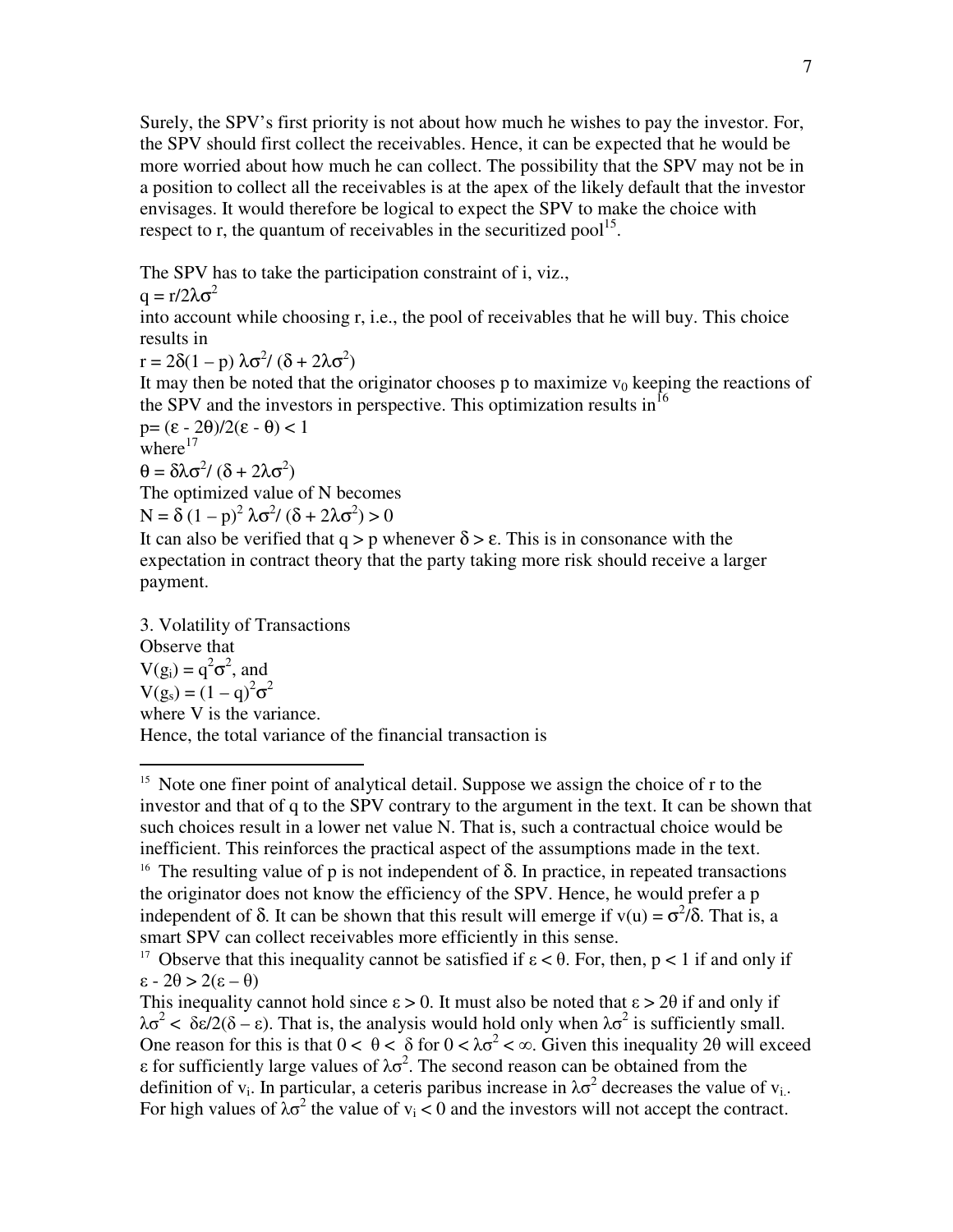V = [q<sup>2</sup> + (1 – q)<sup>2</sup>]  $\sigma^2 < \sigma^2$ 

For, q is always less than 1. Hence, in general, securitization can be expected to reduce volatility.

It is therefore necessary to investigate alternative concepts of volatility of transactions. Several variations appear to be plausible. We will consider a few of them in this section.

Upto this point in the analysis  $\sigma^2$  is taken to be exogenously given. It is necessary to investigate the changes in the behavior of the contracting parties as it varies.

To begin with note that  $\partial V/\partial q = 2(2q - 1)$ , and  $2q = \epsilon \theta / \lambda \sigma^2 (\epsilon - \theta) > 1$  whenever  $\delta > 2\epsilon$ Hence, it follows that  $18$  $\partial V/\partial q > 0$ Similarly,  $\partial$ q/ $\partial \lambda \sigma^2 > 0$ Hence,  $\frac{\partial V}{\partial \lambda} \sigma^2 > 0$ 

Consequently, any increase in  $\lambda \sigma^2$  makes V larger. That is, there will be greater volatility of securitized transactions as  $\lambda \sigma^2$  increases. It would therefore be natural to investigate the conditions under which the parties to the transaction prefer greater  $\sigma^2$ .

Fundamentally, securitization allows the originator to increase the volume of transactions. Since  $\frac{\partial V}{\partial q} > 0$  and  $\frac{\partial q}{\partial r} > 0$ it can be concluded that  $\partial V/\partial r > 0$ 

That is, volatility increases with the volume of transactions. This provides the other reasoning leading to the greater volatility of financial transactions.

Note, however, that the originator may feel that securitization enables him to pass on the risks. This may embolden him to undertake more and/or bigger transactions even if they involve a larger  $\sigma^2$ . As noted earlier, this would imply a greater volatility related to financial transactions.

It is also clear that  $v_i = (q - p) r - \lambda \sigma^2 q^2$  $= \lambda \sigma^2 q^2 - 2\lambda \sigma^2 qp$ 

 $\overline{a}$ 

<sup>&</sup>lt;sup>18</sup> The preceding footnote suggested that the analysis would be meaningful only if  $\lambda \sigma^2$  is small. The inequality  $\delta > 2\varepsilon$  indicates that the SPV should be significantly more efficient to create greater volatility. An efficient SPV, dealing with relatively low risk, can therefore be expected to prefer higher values of  $\lambda \sigma^2$  and thereby create greater volatility in securitized transactions. However, very high values of  $\lambda \sigma^2$  will not support such a choice. The volatility increases only within certain limits.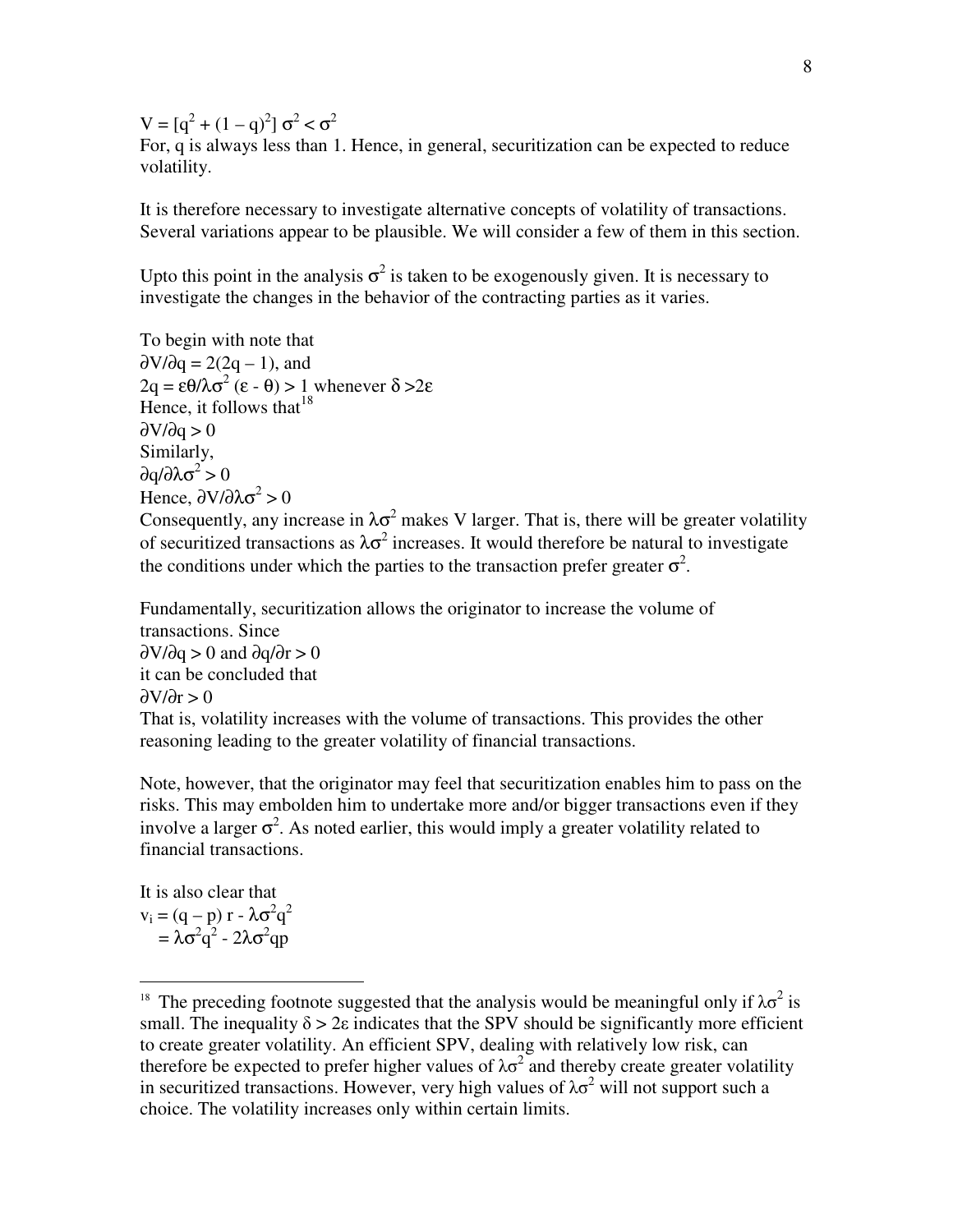It can now be verified that  $\partial p / \partial q = -\lambda \sigma^2 / \epsilon < 0$  $\partial v_i/\partial q > 0$ Since  $\partial q / \partial \lambda \sigma^2 > 0$  it follows that  $\partial v_i/\partial \lambda \sigma^2 > 0$ In other words, the investors will stand to gain by increases in volatility. They will not resist the originator choosing more risky pools.

Another possibility is that the SPV would like to increase his business<sup>19</sup>. The originator may also be expected to find avenues of increasing  $v_0$ . Recall that

 $r = \epsilon \theta/(\epsilon - \theta)$ , and  $v_0 = \epsilon \theta / 2(\epsilon - \theta)$ Further,  $\frac{\partial \theta}{\partial \lambda \sigma^2} = \delta^2 / (\delta + 2\lambda \sigma^2)^2 > 0$ With this information in place it can be readily verified that  $\frac{\partial r}{\partial \lambda} \sigma^2 > 0$ , and  $\frac{\partial v_0}{\partial \lambda} \sigma^2 > 0$ Therefore, both the originator $^{20}$  and the SPV gain by accepting more risky pools of receivables for securitization $2<sup>1</sup>$ .

Consider the possibility that the SPV and the investors agree to a Nash equilibrium instead. It can be shown that in such a case the sharing fraction will be

 $q_n = \delta / (\delta + 2\lambda \sigma^2)$ 

 $\overline{a}$ 

It can be readily verified that the volatility of transactions will increase if such a choice prevails.

Consider the rate of return to the  $SPV<sup>22</sup>$ . It can be written as

 $\partial v_s/\partial \lambda \sigma^2$  < 0 whenever  $\delta > \varepsilon$ 

That is, he may not gain in any one transaction. An increase in average gains will then depend on some transactions being less risky than the others. Alternatively, since the SPV is handling many such transactions he expects to increase his net return on all these transactions even if he gets a lower value on any one of them.

 $20$  Intuitively, the originator stands to gain by securitizing a larger pool as the risk increases. This result is therefore not surprising.

 $21$  It can also be shown that

∂V/∂δ > 0 whenever δ > ε

That is, a more efficient SPV will tend to expand transactions to a point where there is greater volatility in the securitized pool.

 $22$  How can this be relevant for his choice instead of r or  $v_s$ ? Consider the portfolio choice of a SPV who decides to invest a total amount of T in financial instruments. He first seeks the highest risk adjusted rate of return. If it is possible to invest the entire T in that instrument his choice problem is solved. Suppose a smaller amount is all that is possible

<sup>&</sup>lt;sup>19</sup> Should this be interpreted as increasing the value of  $v_s$ ? This may not be the best interpretation because he is risk neutral. Instead, he will seek out more business, represented by r, and expect to improve his position on an average. It can be actually shown that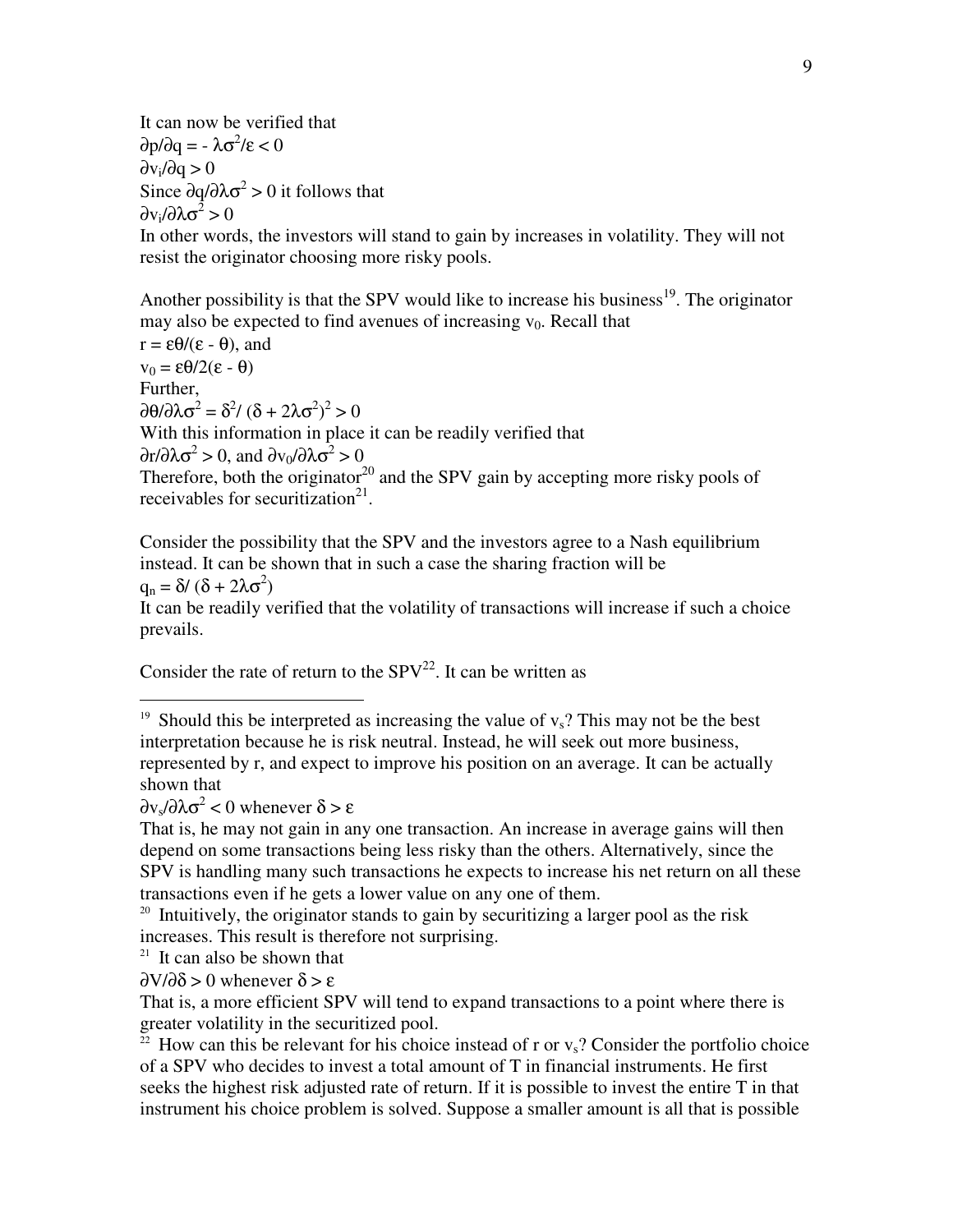$R_s = v_s/r$  $= (1 - q) - r/2\delta$ = 1 –  $[\theta \varepsilon/(\varepsilon - \theta)] [1/\delta + 1/\lambda \sigma^2]$ It can be readily verified that  $\frac{\partial R_s}{\partial \lambda \sigma^2} = \frac{\partial \varepsilon R_s}{\partial \varepsilon^4}$  (ε - θ) $\lambda^2 \sigma^4 > 0$ 

That is, the risk adjusted rate of return to the SPV increases with  $\lambda \sigma^2$ . Hence, he is prone to take on more risky pools for securitization. This interpretation is valid even if  $v<sub>s</sub>$  is taken to be the criterion of choice of the  $SPV^{23}$ .

Similarly,

 $R_i$  = rate of return to the investor

 $= v_i/pr$ 

 $= q/2p - 1$ 

Following a procedure similar to the one above it can be shown that  $\partial$ q/∂λσ<sup>2</sup> > 0 and  $\partial$ p/∂λσ<sup>2</sup> < 0

Given the assumptions made so far. Hence, it can be inferred that  $\partial R_i/\partial \lambda \sigma^2 > 0$ 

That is, if  $\lambda \sigma^2$  is small enough, R<sub>i</sub> will increase with  $\lambda \sigma^2$ . It can therefore be argued that even the investors have reason to prefer pools with a high risk.

For all practical purposes it may be claimed that even with an increase in  $\lambda \sigma^2$  the risk adjusted rate of return may be favorable. This is the other inducement for the parties to create a greater volatility in securitized transactions.

## 4. Size of the Pool<sup>24</sup>

 $\overline{a}$ 

The analysis of the previous section assumed that the size of the pool of receivables securitized is given. However, it is intuitively obvious that volatility is likely to increase with the size of the pool given the risk associated with the recovery of any one asset in the pool. This will be formally demonstrated in this section.

because there are not many securitized transactions that yield that risk adjusted rate of return. He will then invest the maximum possible and turn to the next financial instrument that yields the second highest risk adjusted rate of return. This lexicographic ordering is the essential reason for the SPV preference for  $R_s$ .

<sup>23</sup> Consider the possibility that each transaction may be of smaller size as  $\lambda \sigma^2$  increases. The product of the return times size may also be smaller for any one transaction undertaken by the SPV. But he may increase the number of such transactions that he will take up. This may help him increase his net return. The present model is not adequate to exhibit this possibility.

 $24$  Observe the following. Given the average value of any one item in the pool being securitized the total value of the transactions handled by the SPV may increase in one of two ways. First, there may be an increase in the number of items in the pool. Second, there may be an increase in the number of pools keeping the number of items in each pool constant. Hence, this section will consider increasing the number of items in a pool.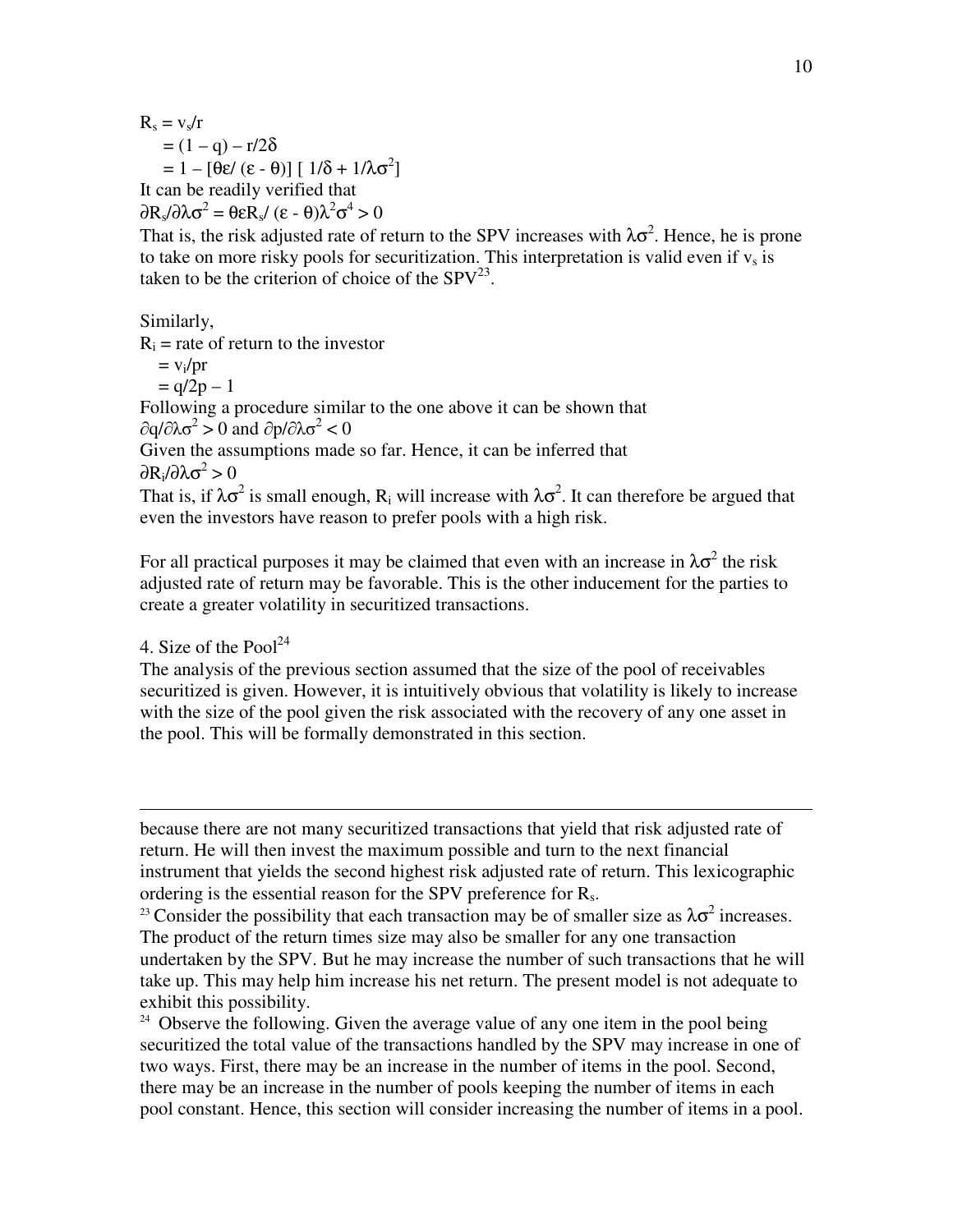Consider the case where the pool has n transactions. Assume, as before, that each transaction results in receivables of value  $(r + u)$ . It should be expected that the costs, to the originator and the SPV, of collecting the receivables will now become  $r^2n^2/2\varepsilon$  and  $r^2n^2/2\delta$  respectively<sup>25</sup>. The value of the transaction to the originator will then be  $v_0 = npr + n^2r^2/2\varepsilon$ Similarly, the value of his share to the investor becomes  $v_i = n(q - p)r - \lambda n^2 q^2 \sigma^2$ so that the optimal choice of q will now be  $q = r/2n\lambda\sigma^2$ Analogously, it can be verified that  $v_s = n(1 - q)r - n^2r^2/2\delta$ N = n(1 – p)r – n<sup>2</sup>r<sup>2</sup>/2δ - r<sup>2</sup>/2λσ<sup>2</sup> and the efficient choice of r is  $r = 2(1-p)\theta$ where  $\theta = \lambda \sigma^2 \delta n / (\delta + 2n\lambda \sigma^2)$ The corresponding optimal choice of p is  $p = (\varepsilon - 2n\theta)/2(\varepsilon - n\theta)$ The following results can be readily verified. (a) ∂r/∂n > 0. That is, an increase in the size of the pool also induces the originator to

increase the size of each transaction in the pool.

(b) ∂p/∂n < 0. This implies that the originator will receive a smaller amount by way of consideration per transaction as the risk increases.

(c)  $\frac{\partial v_0}{\partial n}$  > 0 whenever  $\delta$  > ε. The originator stands to gain by increasing the number of transactions in the pool being securitized.

It can be concluded that both the SPV and the originator will favor larger pools and increase the volatility of these financial transactions.

There may, however, be an optimal n beyond which the size of the pool will not increase. Consider

$$
N = n(1 - p)r - n^2r^2/2\delta - r^2/2\lambda\sigma^2
$$

The optimal n will then be

 $n = (1 - p)\delta$ 

The efficiency of the SPV and the consideration claimed by the originator place a limit on the number of transactions in the pool being securitized.

## 5. Conclusion

 $\overline{a}$ 

Throughout this study the total variance experienced by the SPV and the investors has been taken as the only guideline for determining the volatility of a securitized transaction. A few conditions for the emergence of volatility could then be traced. There may be other inferences lurking behind the scene. Further investigation is warranted.

<sup>&</sup>lt;sup>25</sup> It may be argued that these costs will only be  $\text{nr}^2/2\epsilon$  and  $\text{nr}^2/2\delta$ . It can be verified that the essential qualitative results remain the same as those reported in this section.